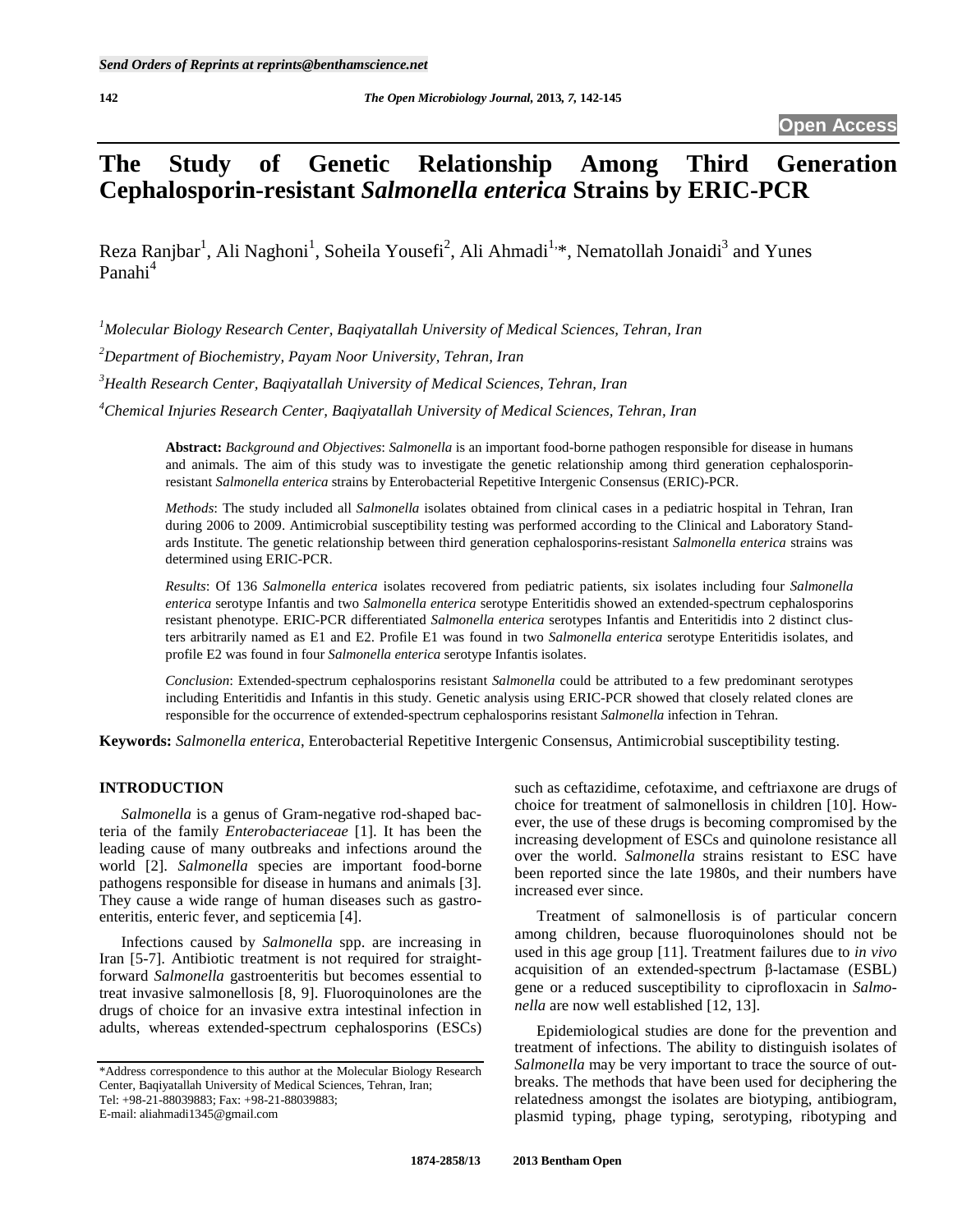PCR fingerprinting. Some of the above techniques have low discriminatory potential, whereas others demand considerable amount of expertise, time and equipment.

In recent years, many DNA-based genotyping techniques have been utilized to delineate epidemiological relationships between various isolates [14-19]. Many reports are now available demonstrating the utility of PCR for typing of many organisms, including *Salmonella* [20-22]. The application of PCR based techniques has had a revolutionary impact in the diagnosis and epidemiology of infectious diseases. Utility of commonly used primers, and ERIC sequence elements in typing and differentiation of *Salmonella* isolates has been reported earlier [23, 24].

The ERIC sequences, also known as intergenic repeat units (IRUs), are present in many copies in genomes of members of the family [23]. The length of these elements is 126 bp and they are highly conserved at nucleotide level and also include a central core inverted repeat. The position of ERIC elements in enterobacterial genomes varies between different species and has been used as a genetic marker to characterize isolates within a bacterial species [25, 26].

ERIC sequence was first described in *Escherichia coli*, *Salmonella Typhimurium* and other enterobacteria [23].This method uses consensus primers to amplify DNA sequences located between successive repetitive elements for subtyping Gram-negative enteric bacteria such as *Salmonella* spp. [23].

The objective of this study was to determine genetic relationship between extended-spectrum cephalosporins resistant *S. enterica* strains using ERIC-PCR.

#### **MATERIALS AND METHODS**

The study included all *Salmonella* isolates recovered from clinical cases clinical cases in a pediatric hospital in Tehran, during 2006-2009. The isolates had been identified by the conventional biochemical methods and serotyped by slide agglutination with commercial antisera (Staten Serum Institut, Copenhagen, Denmark).

Antimicrobial drug resistance was determined by using the disc diffusion method on Muller-Hinton agar (Merck Ltd, Darmstadt, Germany), according to the Clinical and Laboratory Standards Institute's recommendations [27] using disks (Oxoid, Basingstoke, Hampshire, United Kingdom) including aztreonam (30*µ*g), cefepime (30*µ*g), cefotaxime (30*µ*g), ceftazidime (30*µ*g), ceftizoxime (30*µ*g), ceftriaxone (30*µ*g), and cephalothin (30*µ*g).

Phenotypic confirmation of extended-spectrum cephalosporins resistant *Salmonella* was determined by the double disk synergy test using both cefotaxime and ceftazidime alone and in combination with clavulanic acid (Mast Group Ltd., Merseyside, UK). The 0.5 McFarland turbidity of bacteria were spread on the surface of Muller-Hinton agar. Double disk synergy test was performed by comparing the inhibition zone of disks containing cefotaxime or ceftazidime with and without clavulanic acid. The organisms used for quality control were *Escherichia coli* (ATCC 25922; American Type Culture Collection).

The relationship between strains was determined using ERIC-PCR. Genomic DNA was extracted as described previously [28]. The PCR amplifications were conducted by adding a mixture (20  $\mu$ l per reaction) of 12  $\mu$ l of sterile distilled water, 2 µl of 10x PCR buffer, 1 µl of 50 mM MgCl<sub>2</sub>, 1  $\mu$ l of 10 mM dNTPs, 1  $\mu$ l of each of primers, ERIC 1R: 5 -ATG TAA GCT CCT GGG GAT TCA-3′ and ERIC 2: 5′- AAG TAA GTG ACT GGG GTG AGC G-3′ (25), 1 µl of Taq polymerase and 1 µl of the template DNA to the reaction. ERIC-PCR was done as described previously [28, 29] with some modifications in temperature profile: An initial denaturation at 94ºC for 4 minutes was followed by 35 cycles of 94ºC for 1 minute, annealing at 52ºC for 1 minute, extension period at 65ºC for 8 minutes, and a final extension at 65ºC for 15 minutes.

Amplified products were separated by electrophoresis on 1% agarose gel and photographed under uv illumination. A 100 kbp DNA ladder was used as the molecular size marker.

### **RESULTS**

One hundred-thirty-six *S. enterica* isolates had been recovered from children in a major pediatric hospital in Tehran, during 2006-2009. All extended-spectrum cephalosporins resistant strains were selected for further analysis by ERIC-PCR in order to assess an epidemiological link among the isolates.

As shown in Table **1**, six isolates including four *S. enterica* serotype Infantis and two *S. enterica* serotype

| <b>Strains</b> | Salmonella Serotype | <b>Sex of Patient</b> | <b>ERIC Pattern</b> | <b>Resistance Pattern</b> <sup>1)</sup>                 |
|----------------|---------------------|-----------------------|---------------------|---------------------------------------------------------|
|                | Enteritidis         | Male                  | E1                  | AM, PIP, TIC, CF, CR, CX, CZ, FE, CT                    |
| $\overline{c}$ | Enteritidis         | Female                | E1                  | AM, PIP, TIC, CF, CR, CX, CZ, CT, SXT, S, TE, NA        |
| 3              | Infantis            | Male                  | E2                  | AM, PIP, TIC, CF, AT, CR, CX, CZ, CT, SXT, S, TE, NA    |
| 4              | <b>Infantis</b>     | Female                | E2                  | AM, PIP, TIC, CF, AT, CR, CX, CZ, CT, SXT, S, K, TE, NA |
|                | <b>Infantis</b>     | ND.                   | E2                  | AM, PIP, TIC, CF, AT, CR, CX, CZ, CT, SXT, S, TE, NA    |
| 6              | <b>Infantis</b>     | Female                | E <sub>2</sub>      | AM, PIP, TIC, CF, AT, CR, CX, CZ, CT, SXT, S, TE, NA    |

**Table 1. Characteristics of the Extended-spectrum Cephalosporins Resistant** *Salmonella enterica* **Serotypes Enteritidis and Infantis**

<sup>1)</sup>AM: Ampicillin, CF: Cephalothin, CR: Ceftriaxone, CX: Cefotaxime, CZ: Ceftazidime, CT: Ceftizoxime, K: Kanamycin, NA: Nalidixic Acid, PIP: Piperacillin, SXT: Sulfamethoxazole-trimethoprim, TIC: Ticarcillin, S: Streptomycin, TET: Tetracycline. ND, not determined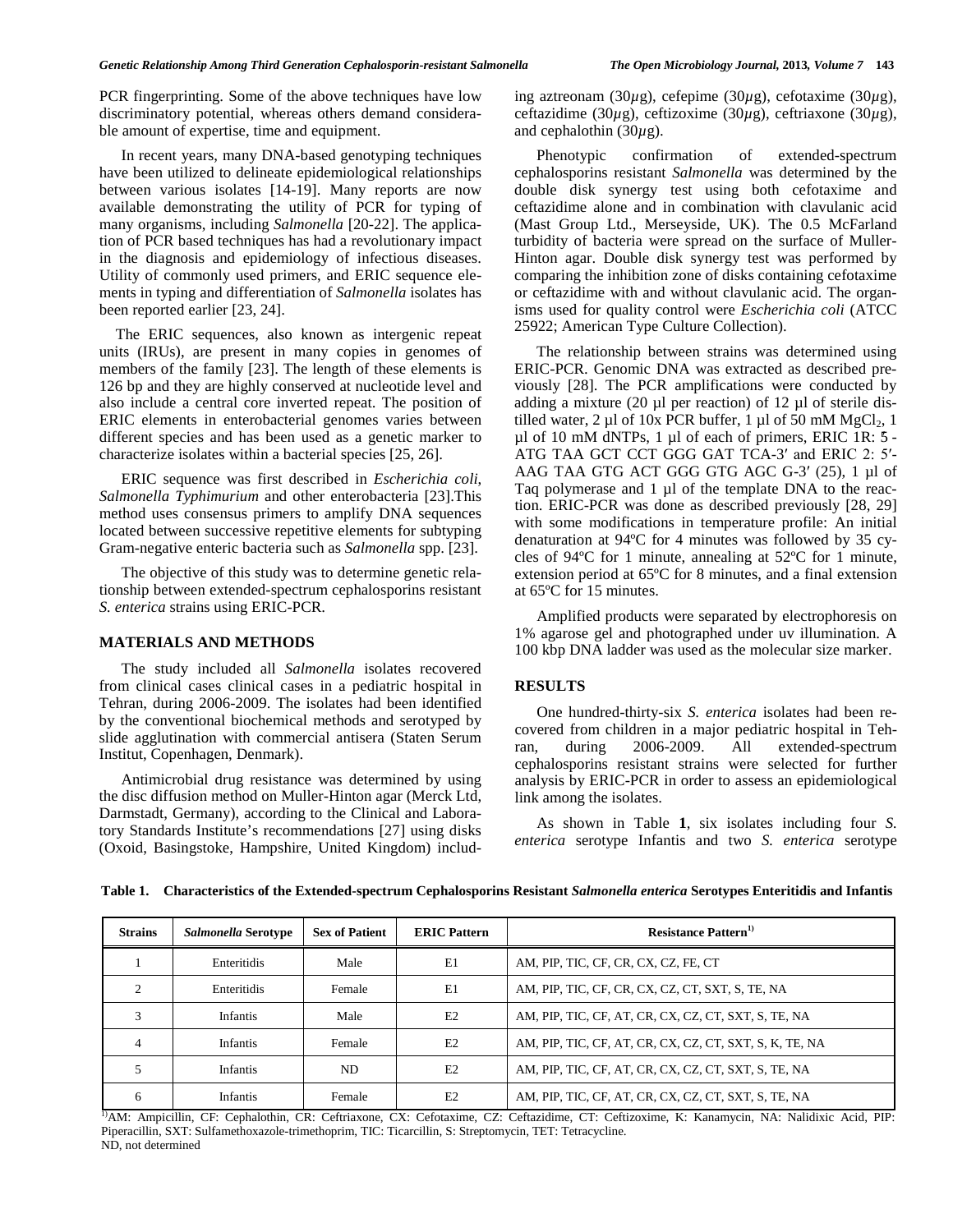Enteritidis showed an extended-spectrum cephalosporins resistant phenotype (i.e. simultaneous resistant to ceftriaxone, cefotaxime, and ceftazidime). Each *S. enterica* serotype Enteritidis isolates were recovered from one female and one male pediatric patient and three strains of *S. enterica* serotype Infantis were belonged to 2 female and one male patient. The sex of the patient from which one of the isolates came from was not determined.

ERIC-PCR differentiated *S. enterica* serotypes Infantis and Enteritidis into 2 distinct clusters. The number of ERIC-PCR bands produced by PCR ranged from 6 to 17, with sizes ranging from 200 to 3200 bp. ERIC-PCR patterns were arbitrarily named as two different profiles (E1 and E2). Profile E1 was found in two *S. enterica* serotype Enteritidis isolates, and profile E2 was found in four *S. enterica* serotype Infantis isolates (Fig. **1**).

#### **DISCUSSION**

Infections caused by Salmonella spp. are endemic in Iran [30, 31]. *Salmonella enterica* serotypes Enteritidis and Infantis are among the most prevalent serotypes of salmonellae in humans in Iran [32-34]. *Salmonella* strains resistant to extended-spectrum cephalosporins are noteworthy because extended-spectrum cephalosporins are the most commonly used antimicrobial agent for the treatment of *Salmonella*  infections in children in our country.

The strains of *Salmonella* spp. are usually defined phenotypically by serotyping and antimicrobial resistance tests in microbiology laboratories of Iran. Since phenotyping data suggest the clonal diffusion of a limited number of local strains, there is a need for practical techniques to discriminate *Salmonella* isolates, and to evaluate the association of



**Fig. (1).** Electrophoresis of ERIC-PCR products on 1% agarose gel stained with ethidium bromide. Lanes 1 and 2 are amplification products from DNA of *Salmonella enterica* serotype Enteritidis , lane 3, 4, 5, and 6 are amplification products from DNA of *Salmonella enterica* serotype Infantis. Lane MW is 100 bp molecular size marker.

*Salmonella* strains in epidemiological studies [35]. Here, we presented the results of a molecular study of extendedspectrum cephalosporins resistant *Salmonella* strains isolated from pediatric patients in Iran. We performed ERIC-PCR using ERIC primers and obtained distinguishable DNA band patterns for each *S. enterica* serotypes including Enteritidis and Infantis.

The results indicated that ERIC-PCR could differentiate the *S. enterica* isolates at serotype level. However all strains within each serotype of Enteritidis and Infantis have shown similar ERIC-PCR pattern.

Application of ERIC-PCR fingerprinting for genotyping *S. enterica* strains has been reported in South Korea by Lim *et al*. [36]. They identified 50 genotypes among 57 *Salmonella* strains. Oliveira et al. have also reported some similar observations [24].

Our result is consistent with findings of Van Lith [37], who found each serotype was characterized by a unique DNA profile however Burr et al. characterized *Salmonella*  serotypes and found that every isolate had a unique fingerprinting but the serotypes were not grouped together in major branches, thus, serotypes were not identified by ERIC-PCR [38].

The greatest advantages of genotyping by ERIC-PCR lie in its accessibility, speed, relative ease of use, and general stability. Unfortunately, ERIC-PCR does not always offer a complete picture of genetic relatedness. Identical bands are based on their size, and not necessarily their genetic makeup. It is possible that two genetically diverse segments between two ERIC segments can be counted as equal, provided that the ERIC targets are the same distance apart on DNA.

In conclusion, our results suggest that extended-spectrum cephalosporin resistant *Salmonella* could be attributed to a few predominant serotypes including Enteritidis and Infantis in this study. Genetic analysis using ERIC-PCR showed that closely related clones are responsible for the occurrence of extended spectrum cephalosporin-resistant *Salmonella* infection in Tehran.

# **REFERENCES**

- [1] Bennasar A, de Luna G, Cabrer B, *et al*. Rapid identification of *Salmonella typhimurium*, *S. enteritidis* and *S. virchow* isolates by polymerase chain reaction based fingerprinting methods. Int Microbiol 2000; 3: 31-8.
- [2] Rasschaert G, Houf K, Imberechts H, *et al*. Comparison of five repetitive-sequence-based PCR typing methods for molecular discrimination of *Salmonella enterica* isolates. J Clin Microbiol 2005; 43: 3615-23.
- [3] Albufera U, Bhugaloo-Vial P, Issack MI, *et al*. Molecular characterization of *Salmonella* isolates by REP-PCR and RAPD analysis. Infect Genet Evol 2009; 9: 322-7.
- [4] Bertrand S, Weill FX, Cloeckaert A, *et al*. Clonal emergence of extended-spectrum β-lactamase (CTX-M-2)-producing *Salmonella enterica* serovar Virchow isolates with reduced susceptibilities to ciprofloxacin among poultry and humans in Belgium and France (2000 to 2003). J Clin Microbiol 2006; 44: 2897-903.
- [5] Ranjbar R, Salimkhani E, Sadeghifard N, *et al*. An outbreak of gastroenteritis of unknown origin in Tehran, July 2003. Pak J Biol Sci 2007; 10: 1138-40.
- [6] Ranjbar R, Giammanco GM, Aleo A, *et al*. Characterization of the first extended-spectrum beta-lactamase-producing nontyphoidal *Salmonella* strains isolated in Tehran, Iran. Foodborne Pathog Dis 2010; 7: 91-5.